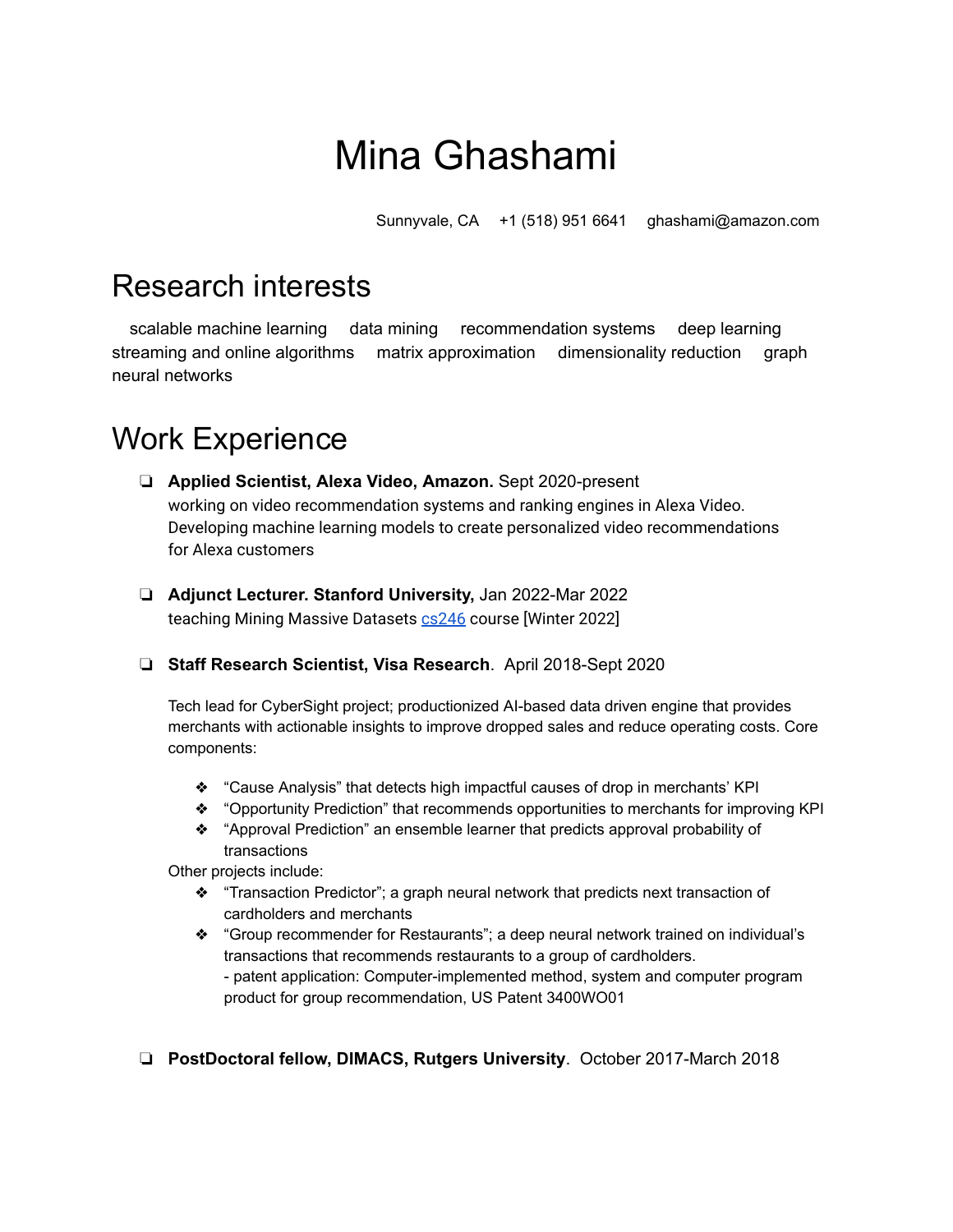Advised by Prof. Muthu Muthukrishnan Worked on multi-armed bandit optimization problems, taught Advanced Algorithms course

#### ❏ **Research Assistant, University of Utah**, Salt Lake City, UT. 2012 - 2017

Advised by Jeff M. Phillips Worked on streaming matrix approximation techniques, taught Matrix Sketching Seminar

❏ **Visiting Scholar, Johns Hopkins University**, Baltimore, MD. Fall 2016

Advised by Dr. Raman Arora Worked on stochastic matrix approximation, and hashing in streaming settings

❏ **Research Intern, Microsoft Research Lab**, Banglore, India. Summer 2014

Advised by Dr. Ravi Kannan Worked on implementing distributed matrix sketching methods in Hadoop

#### **Education**

❏ **Ph.D. Computer Science, University of Utah**, Salt Lake City, UT. 2012-2017

Advisor: Dr. Jeff M. Phillips Ph.D. Thesis: On FrequentDirections, a Streaming Matrix Sketching Algorithm

❏ **M.S. Software Engineering, Sharif University of Technology**, Tehran, Iran 2010-2012

Masters Thesis: An infrastructure for data analysis extraction in distributed systems

❏ **B.S. Software Engineering, Sharif University of Technology**, Tehran, Iran. 2006-2010

Bachelor Thesis: Implementing an Ajax based content management system using web 2.0

#### **Publications**

- ❏ Efficient Frequent Directions Algorithm for Sparse Matrices with Edo Liberty and Jeff M. Phillips. *The 22nd SIGKDD Conference on Knowledge Discovery and Data Mining (KDD 2016)*
- ❏ Frequent Directions: Simple and Deterministic Matrix Sketching, with Edo Liberty, Jeff M. Phillips, David P. Woodruff.*The SIAM Journal of Computing (SICOMP 2016)*
- ❏ Streaming Kernel Principal Component Analysiswith Danny Perry and Jeff M. Phillips. *The 19th International Conference on Artificial Intelligence and Statistics (AISTATS 2016)*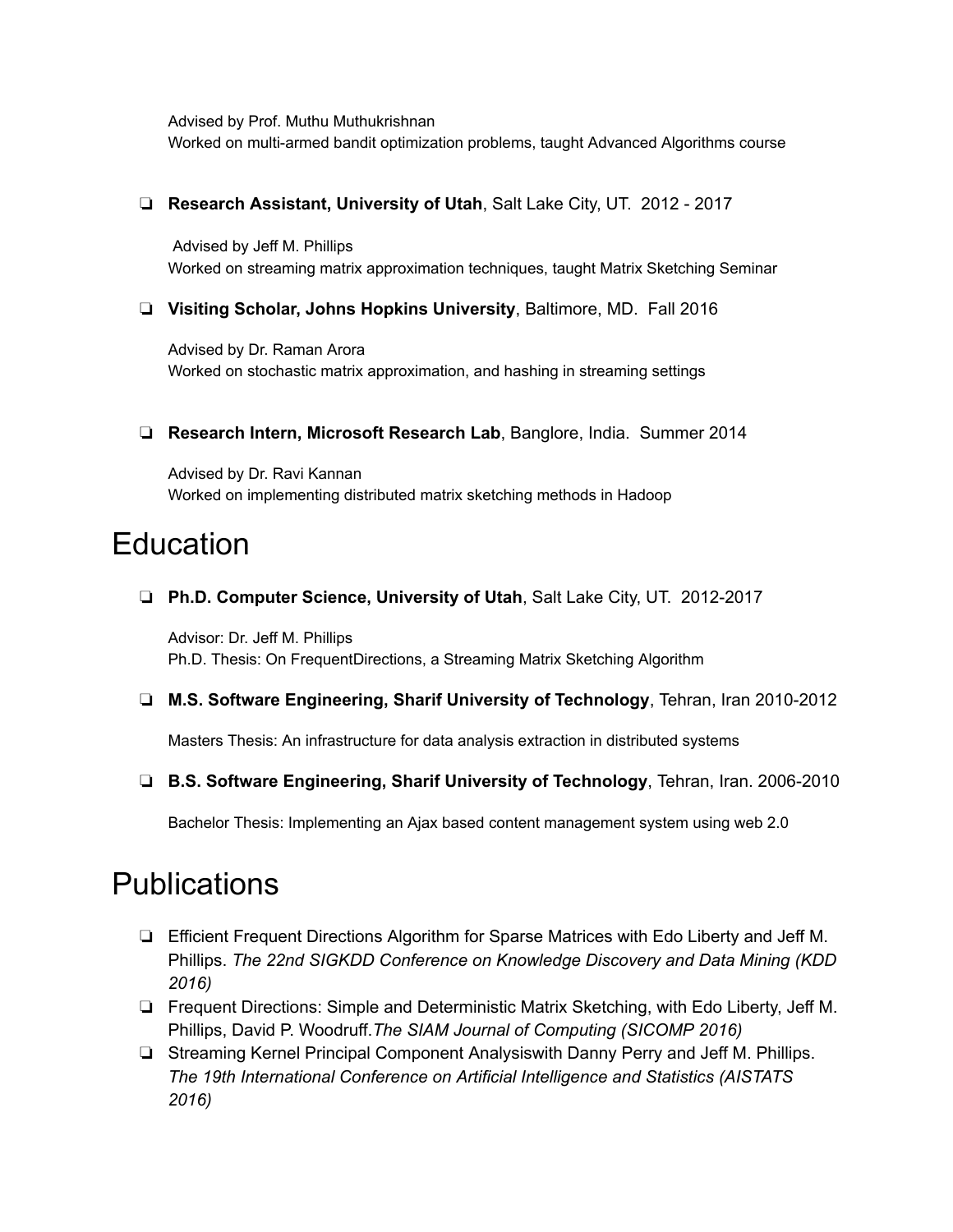- ❏ Improved Practical Matrix Sketching with Guaranteeswith Amey Desai, Jeff M. Phillips. *The IEEE Transactions on Knowledge and Data Engineering (TKDE 2016)*
- ❏ Improved Practical Matrix Sketching with Guarantees with Amey Desai and Jeff M. Phillips. *The 22nd European Symposium on Algorithms (ESA 2014)*
- ❏ Continuous Matrix Approximation on Distributed Datawith Jeff M. Phillips and Feifei Li. *The 40th International Conference on Very Large Data Bases (VLDB 2014)*
- ❏ Relative Errors for Deterministic Low-Rank Matrix Approximations with Jeff M. Phillips. *The 25th Annual ACM-SIAM Symposium on Discrete Algorithms (SODA 2014)*
- ❏ DLPR, A Distributed Locality Preserving Dimension Reduction Algorithmwith H.Mashayekhi and J.Habibi. *The 5th International Conference on Internet and Distributed Computing Systems (IDCS 2012)*

# Conference Services

- PC member of AISTATS, NIPS, ICML
- Reviewer for KDD, DAMI Springer, SISC, STACS

# Teaching and Mentorship

- **Co-instructor,** Mining [Massive](http://web.stanford.edu/class/cs246/) Data Sets (CS 246), Stanford University.
- **Instructor**, Advanced Algorithms (CS 513), Rutgers University.
- **Guest lecturer**, Randomized and Big Data Algorithms (CS 600.464), Johns Hopkins University. Taught on matrix decompositions and matrix approximations in streaming settings
- **Go-instructor**, Matrix Sketching Seminar (CS 7931/6961), University of Utah. Taught this 1-credit seminar once a week. Lectures were on different methods and ways of approxi- mating matrices, and proving error guarantees for each method
- **Teaching assistant**, Discrete Structures and Algorithms, University of Utah. Held weekly office hours, held problem solving sessions, wrote problem sets for homeworks and graded quizzes, homeworks, midterm and final exams.
- **Teaching assistant**, System Analysis and Design, Object Oriented Design, Sharif University of Technology. Held weekly office hours, designed projects and homeworks, and graded them.

# Computer Skills

- ❖ Distributed Data Processing frameworks: Spark, Hadoop, Hive, Pig
- ❖ Machine Learning libraries: Pandas, Scikit-learn, Xgboost, LightGBM
- ❖ Neural Network frameworks: Pytorch, Keras, Tensorflow
- ❖ Programming Languages: Python, Java, C, C++, Matlab, R, SQL